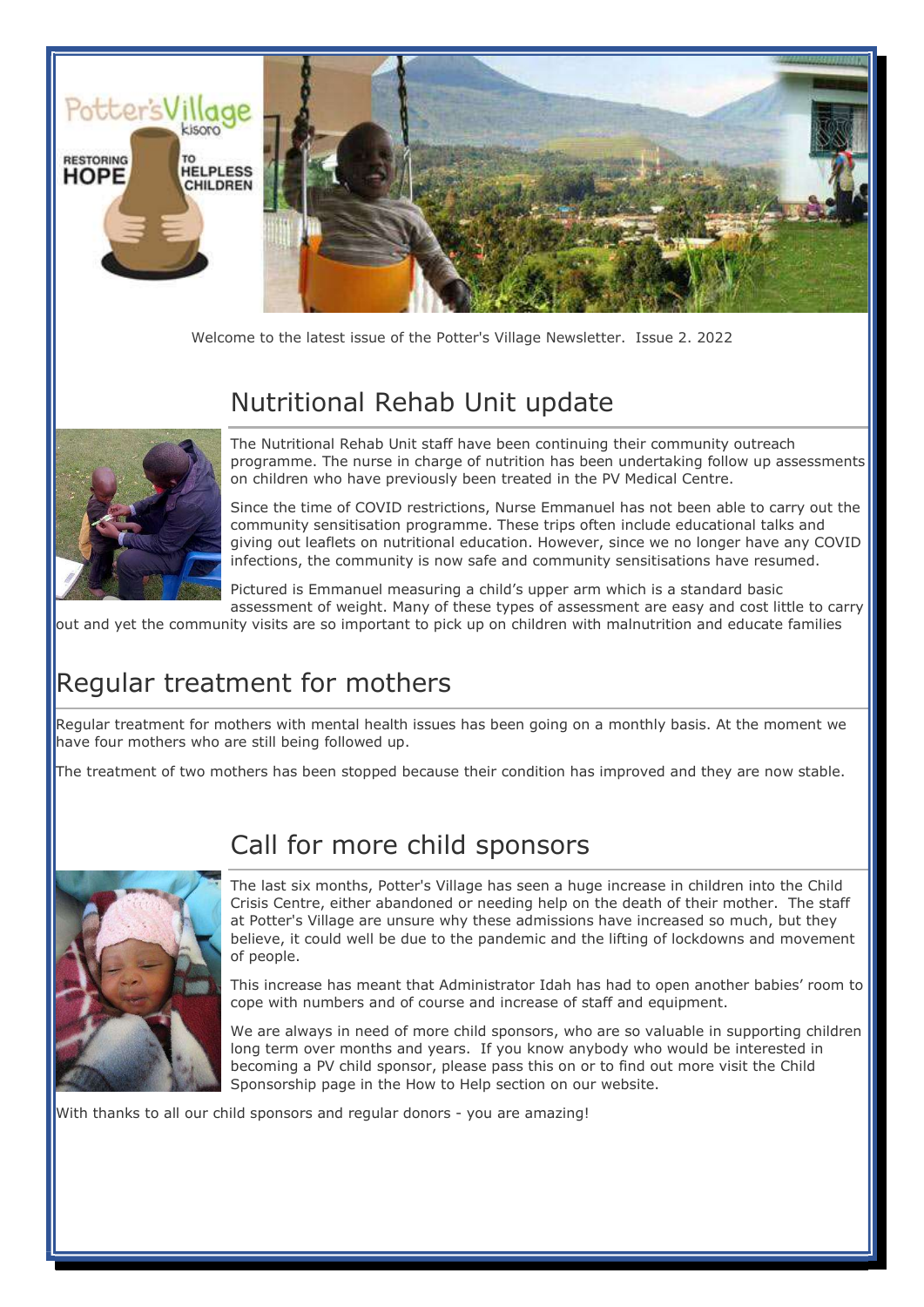# Disability Rehab Unit - update from Janie



We were delighted that Anna has joined us as our second rehab assistant replacing Judith. Anna is married with four children, is a trained nursery teacher and lives very locally. She is already using her teaching skills in helping some of our older children with disabilities, who cannot access school, by teaching them pre school skills of sorting, matching and writing.

I have started training Anna and Keti how to assess children with disabilities and we are currently working on treatment principles of treating children with cerebral palsy.

The rehab centre continues to be busy seeing between 60-70 review children and 5-8 new children every month. We have seen over 200 disabled children since we started in November 2019.

We have been helping in the crisis centre by assessing the development of the babies at the ages of 3, 6, 9, 12, 15 months. It is well documented that "looked after" children can become delayed in their development and hence our regular assessments help to detect the delays early and to provide stimulation and play to help address the delay.

We are also training the carers in an 8 week programme that includes stimulation and play with the babies. We have restarted the group session of action songs and play outside in the sunshine.

Our biggest need is for a Ugandan physiotherapist to join our team. Please will join us in praying that God will provide the right person very soon!

# New babies



Another busy few months in the Crisis Centre.

Happy was born in October but came to Potter's Village a month later as her mother was receiving treatment for breast cancer in Mbarara hospital, far from home. Sadly, Happy's mother died in February so Happy will stay at Potter's Village until the family are ready to care for her.

Mackline was born to a teenage mother with severe learning difficulties. Mackline will stay at Potter's Village until she is weaned and will then be resettled with her

arandmother.

Samson was born in November and came to Potter's Village in February after his mother became mentally sick.

Patience arrived when 6 weeks old after her mother died from heart failure.

Baker, Prudence, Bright, Joshua, and Joy were brought to Potter's Village because their mothers all died around the time of birth. This, sadly, remains the reason most babies are admitted to Potter's Village.

## Resettled children

Thankfully, we've been able to resettle a few children back into the community.

Joseph went to live with a foster family, whilst Paul, Grace and Stuart have all been resettled with family members.